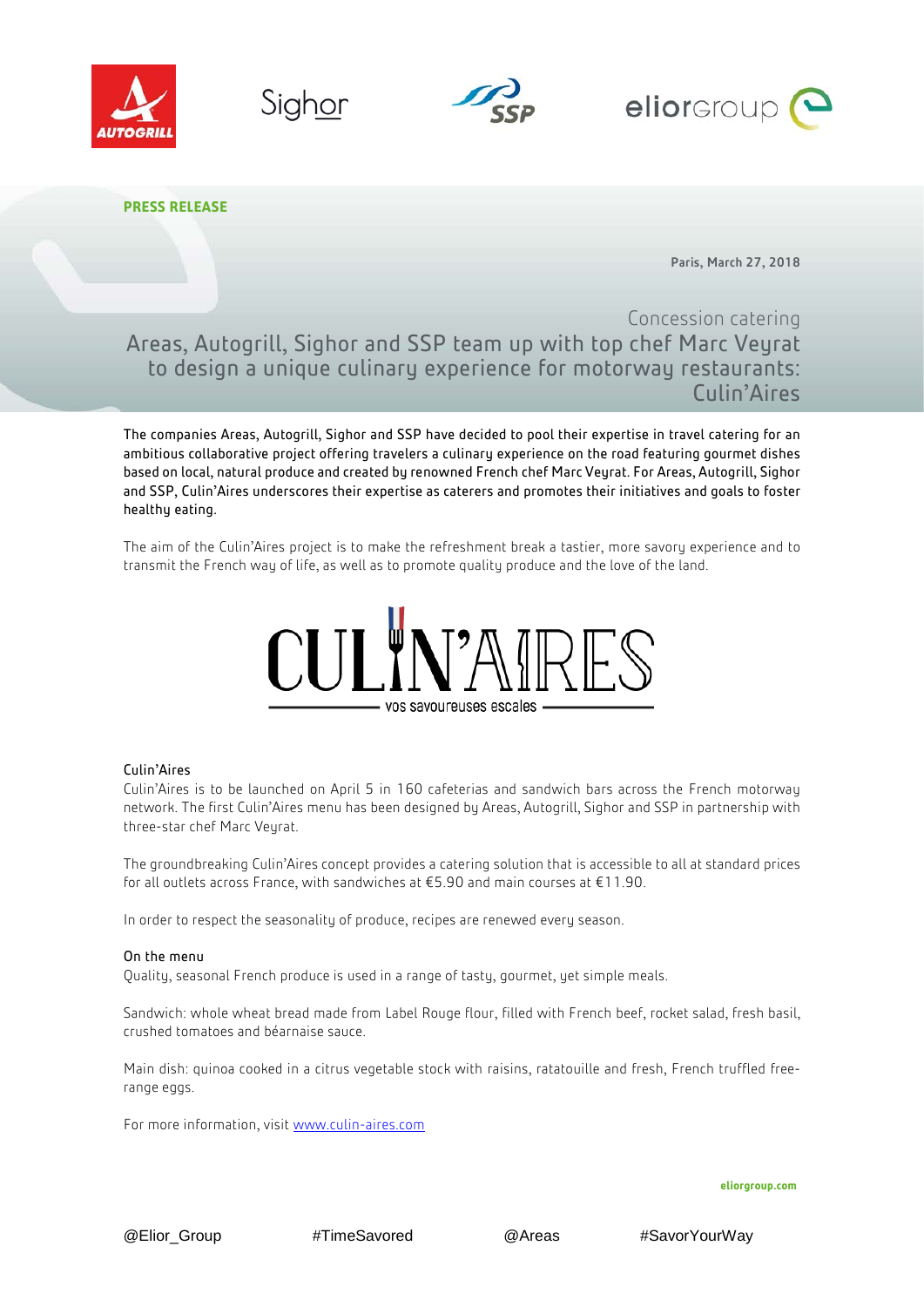







### **About Elior Group**

Founded in 1991, Elior Group has grown into one of the world's leading operators in the catering and support services industry, and has become a benchmark player in the business & industry, education, healthcare and travel markets. Now operating in 16 countries, the Group generated €6,422 million in revenue through 25,000 restaurants and points of sale in FY 2016-2017. Our 127,000 employees serve 5.5 million people on a daily basis, taking genuine care of each and every one by providing personalized catering and service solutions to ensure an innovative customer experience.

We place particular importance on corporate social responsibility and have been a member of the United Nations Global Compact since 2004 and we reached the GC Advanced level in 2015. The professional excellence of our teams, as well as their unwavering commitment to quality and innovation and to providing best in-class service is embodied in our corporate motto: "Time savored".

For further information please visit our website[: http://www.eliorgroup.com](http://www.eliorgroup.com/) or follow us on Twitter[: @Elior\\_Group](https://twitter.com/Elior_Group)

#### **About Areas**

Areas is one of the global leaders in the travel catering and retail industry, generating €1.774 billion in revenue in 2016/2017. A global brand of Elior Group, Areas welcomes 330 million customers each year in 2,000 restaurants and points of sale in 14 countries, throughout Europe as well as in the USA, Mexico and Chile. As the caterer of choice in the travel and leisure markets, focusing on quality for 50 years, Areas is present in transportation hubs large and small across the world (airports, train stations, motorway service plazas), as well as in exhibition centers and leisure parks. Building upon a culture of operational excellence, Areas draws on its in-depth understanding of travelers' needs and the most extensive range of catering concepts on the market to offer the perfect blend of ingredients for each of its 900,000 daily customers to savor.

For further information: http://www.areas.com Areas on Twitter @Areas / @Areas\_FR / @Areas\_ES

#### **Press contacts**

Anne-Isabelle Gros – [anne-isabelle.gros@eliorgroup.com](mailto:anne-isabelle.gros@eliorgroup.com) / +33 (0)1 71 06 70 58 Anne-Laure Sanguinetti – <u>anne-laure.sanguinetti@eliorgroup.com</u> /+33 (0)1 71 06 70 57

#### **Investors contact**

Marie de Scorbiac- [marie.descorbiac@eliorgroup.com](mailto:marie.descorbiac@eliorgroup.com) / +33 (0) 1 70 06 70 13

#### **About Autogrill Group®**

The Autogrill Group® is present in 31 countries with a staff of 57, 000 employees operating in 4,000 points of sale: 145 of which in airports, 49 in train stations, 648 on motorways and 79 in other venues. Autogrill Group® manages, either directly or via franchises, a portfolio of 300 international and national brands. Listed on the Milan stock market, it is indirectly controlled by Edizione Srl, the financial holding of the Benetton family which holds a capital stake of 50.1 %.

#### **Autogrill® in France**

Autogrill® France has managed its own catering and services activities in France since 1993. It operates 48 transport and town-center concessions (Carrousel du Louvre, Village de Marques Miramas), with a total of 184 points of sale. Autogrill® France has a staff of 2,000 employees on average across France and generated revenues of over €160m in 2017.

www.autogrill.com / www.autogrill.fr

# **Contact: VIVACTIS PUBLIC RELATIONS**

Diane Galland Brigitte Barron +33 1 46 67 63 50 - + 33 6 15 89 48 44 33 1 46 67 63 44<br>d.galland@vivactis-publicrelations.fr bbdron@vivactis-publicrelations.fr d.galland@vivactis-publicrelations.fr

#### **About Sighor**

A major player in the hotel services and commercial catering sub-concession sector, SIGHOR Group is a consortium of over 60 independent professionals specialized in hotel and catering management. SIGHOR is the major independent motorway-services consortium in France. Created with the backing of the Clermont-Ferrand / Issoire and the Riom Chambers of Commerce and Industry, SIGHOR initially brought together 35 caterers for its first project: the Aire des Volcans rest area on the A71 motorway in 1991. The SIGHOR Group has since expanded and now has over 60 professionals in its ranks, as well as a network of another 60 partners in

the Auvergne, Limousin, Midi-Pyrénées and Languedoc-Roussillon regions.